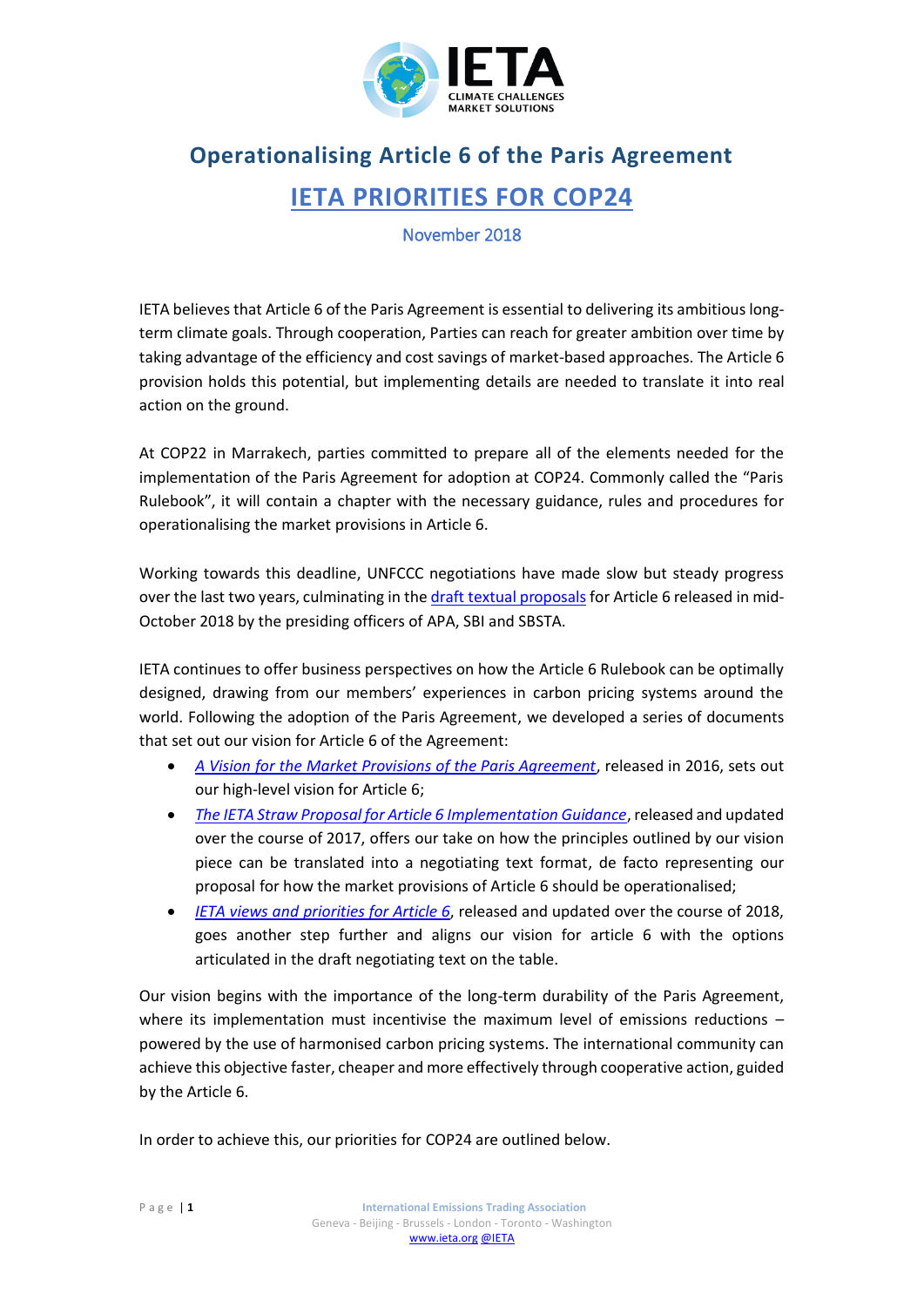

**IETA's priorities for COP24 are based on the principle that the sooner clarity on key elements of Article 6 emerges, the sooner Parties can begin making relevant decisions and investments in emissions reductions to meet their NDCs.** 

At COP24, UNFCCC negotiators should finalise and adopt the Paris Agreement Rulebook. This will be crucial to bring to life the Article 6 market provisions and to clearly define the implementation rules for the Paris Agreement. Both business and Parties are eagerly waiting for this process to be completed, to advance the implementation work on the ground.

- **1. Deliver the Paris Agreement Rulebook**
- **COP24 should finalise and adopt the Paris Agreement Rulebook, building on the outcomes from previous meetings and bringing to a close the process started right after the adoption of the Paris Agreement.**
- **The Paris Agreement Rulebook should provide clarity on the rules for the implementation of the Paris Agreement.** Having the rules in place will allow the private sector to start playing its role in helping governments to achieve the Agreement's goals. Business has been waiting to start driving greater action on the ground since the adoption of the Paris Agreement in 2015 and is keen to jump start the implementation work as soon as possible.
- While the entire Rulebook will be crucial in giving clarity on the implementation of the Paris Agreement, some elements will be particularly relevant for the private sector. In particular we believe the following areas are particularly crucial:
	- o Article 4 on guidance for NDC design and progression, including accounting rules to avoid double counting;
	- o Article 6 on cooperation through markets;
	- o Article 9 on modalities for the accounting of financial resources;
	- $\circ$  Article 13 on transparency framework, including reporting guidelines, tracking progress and expert reviews;
	- o Article 14 on the modalities for the global stocktake.
- Having clarity on the rules governing the aforementioned areas will be crucial for the engagement of the private sector in the implementation of the Paris Agreement.
- **2. Breathing life into Article 6 of the Paris Agreement**
- Capitalising on almost three years of meetings and negotiations, the presiding officers of APA, SBI and SBSTA released [draft textual proposals](https://www.ieta.org/resources/International_WG/2018/COP24/APA_SBSTA_SBI.2018.Informal.2.Add_.2.pdf) for Article 6 in mid-October**. IETA welcomes the publication of the proposals and believes it constitutes a valuable basis for negotiations in Katowice.**
- The draft text now separates the main issues into elements that form the policy guidance to be adopted at COP24, and the more technical elements that will form a work programme that will begin after COP24.
- While all elements under discussion will be crucial in giving clarity on the implementation of Article 6, we understand that not all elements can be finalised and adopted in their entirety.
- Our detailed priorities for cooperative approaches involving the use of ITMOs, for the emission mitigation mechanism and for non-market approaches are further elaborated below. **For our detailed views on these matters, please refer to** *[IETA views and priorities](https://www.ieta.org/resources/COP24/Documents/IETA%20Views%20and%20Priorities%20for%20Article%206.pdf)  [for Article 6.](https://www.ieta.org/resources/COP24/Documents/IETA%20Views%20and%20Priorities%20for%20Article%206.pdf)*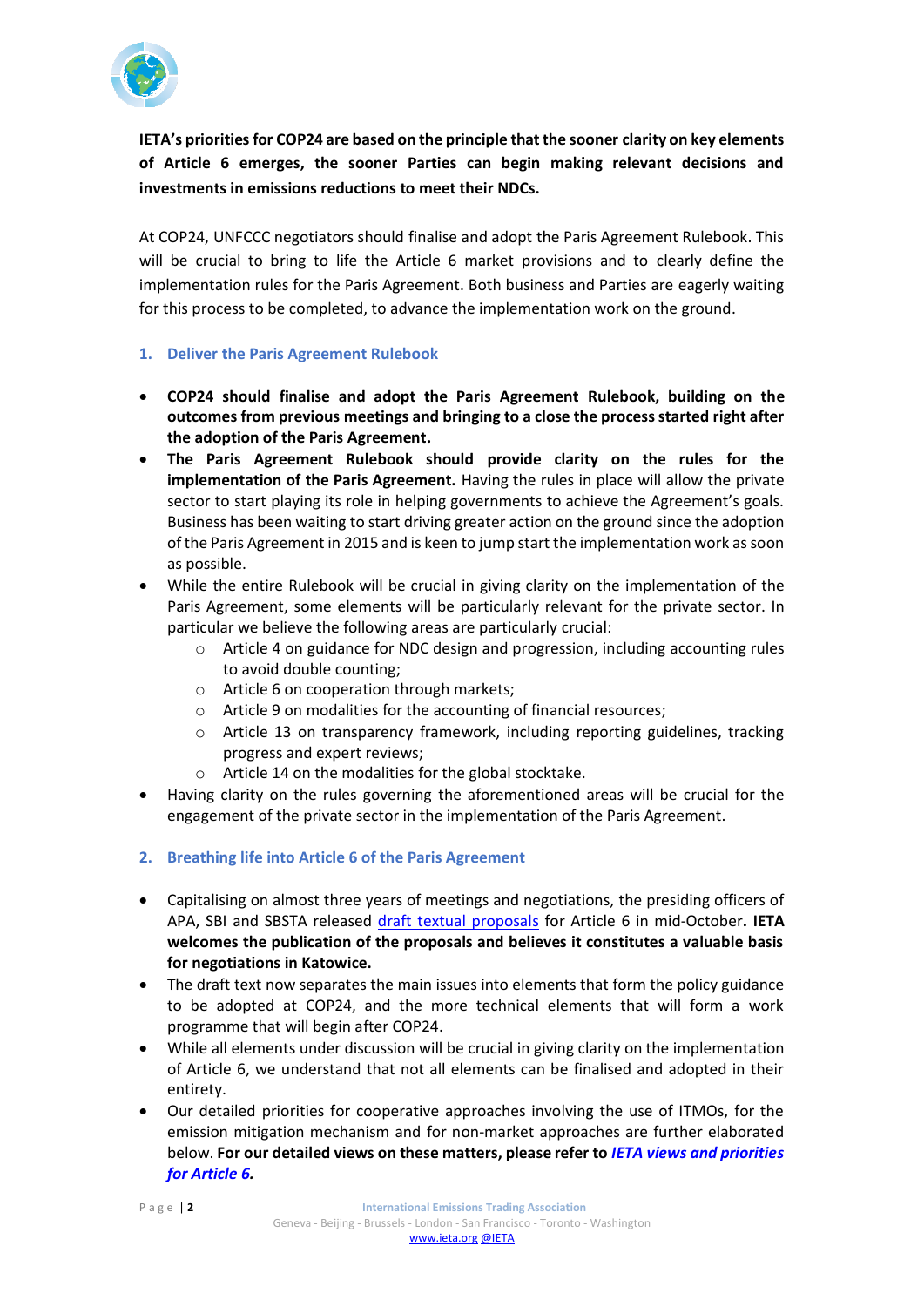

- **3. Agree on guidance for Article 6.2, which can encourage Parties to raise the ambition of their NDCs and meet them at a lower cost**
- At COP24, **Parties should develop guidance for the accounting of cooperative approaches under Article 6.2**. This will enable Parties to evaluate how best to use Article 6 to implement programmes to meet the emissions reduction goals in their NDCs.
- **The Rulebook should give clarity on the metric, form and scope of ITMOs**, as these elements are essential to define how ITMOs will be operationalised and to allow enough lead time for preparation ahead of 2020.
- The Rulebook should clearly define the **relation between ITMOs and the originating Party's NDC**, with particular attention to the basis for quantification of ITMOs and to the treatment of sectors outside the NDC coverage. This is of particular relevance in the interim period while all Parties move to economy-wide, fully quantified NDCs.
- **The Rulebook should define the accounting basis and reporting rules for ITMOs**, to give Parties and private sector players clarity on how ITMOs will be accounted for and on what practices will be in place to ensure environmental integrity and avoidance of double counting.
- By agreeing on Article 6 accounting guidance swiftly, Parties can move towards implementing their NDCs collectively with other countries. **Cooperative approaches, such as linking carbon pricing systems, can help drive costs down and create the economic conditions for greater emissions cuts in the future.** If NDCs are achieved in isolation, they can end up costing more to society – which can discourage ambition. Taking steps to form rules guiding Article 6 swiftly can help Parties go beyond the minimums proposed in their INDCs in the months leading up to COP21 in Paris.
- **4. Agree on the rules for the Article 6.4 mechanism that delivers emissions reductions at the scale needed to meet the ultimate temperature stabilisation goals of the Paris Agreement**
- Article 6.4 establishes a mechanism to contribute to the mitigation of greenhouse gas emissions and support sustainable development. In our straw proposal, we argue that **the mechanism, in conjunction with the accounting of ITMOs, should be designed to promote carbon pricing.**
- The Rulebook should clearly define the **scope of the mechanism and the scope of activities under the mechanism**, including the **relation between ITMOs and the originating Party's NDC**. These elements are essential to define how the Article 6.4 mechanism will be operationalised and to allow enough lead time for preparation ahead of 2020. This is also of particular relevance in the interim period while all Parties move to economy-wide, fully quantified NDCs.
- The Rulebook should outline rules for the establishment of the **Article 6.4 Supervisory Body** and eligibility requirements for members of such body, focusing on technical competence, professional experience and independence. These rules are extremely important as the Supervisory Body will be responsible for the development of technical aspects related to the functioning of the Article 6.4 mechanism.
- **Parties should create a broad framework for the mechanism, whereby many types of mitigation approaches can be executed.** It should aim to support projects and initiatives that can deliver reductions at a large scale.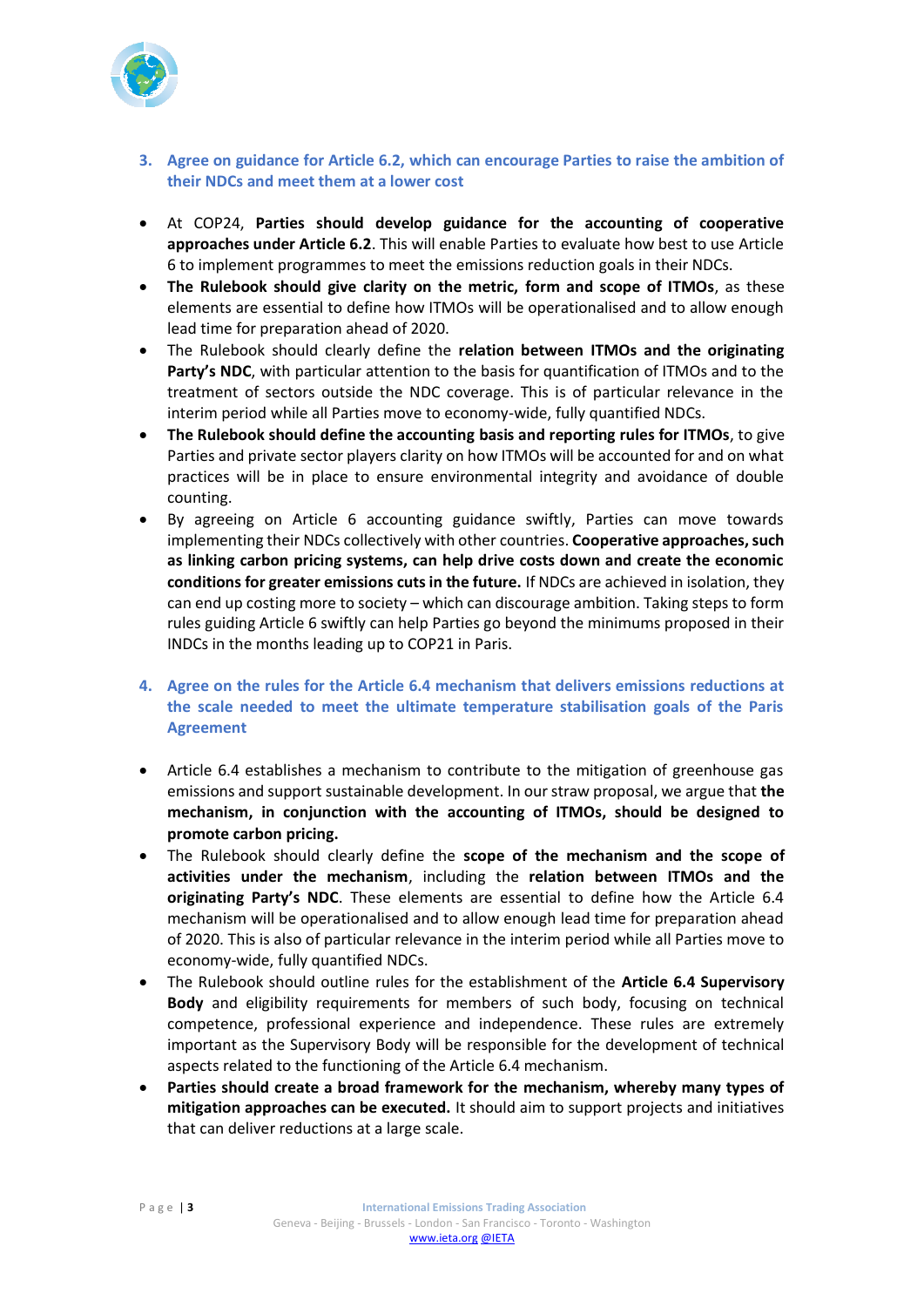

## **5. Give clarity on the transition of the CDM and JI to sustain investment and foster emission reductions**

- The Paris Rulebook should give clarity on the **transition of existing mechanism**, as this will be crucial to provide continuity for existing projects and immediate critical mass for the Article 6.4 mechanism. Having clarity on a pathway to transition existing CDM and JI projects under the framework of the Paris Agreement is essential for the private sector.
- Despite current market challenges, the CDM remains an attractive option for carbon compliance in advance of the Paris Agreement's first contribution period. Some sovereign purchasing initiatives continue to invest in CDM projects, and private entities use CDM credits for both compliance and voluntary offsetting. The CDM as well as other internationally recognised carbon offsetting standards may also prove valuable for international airlines, subject to the decisions of the International Civil Aviation Organization on acceptability of units for compliance with CORSIA.
- A bedrock principle of the CDM has been to promote regulatory stability. This is evidenced by the efforts for consistency in the Executive Board's decisions and in the reliability of host and recipient approvals. **Therefore, we urge negotiators to agree on a pathway for the way forward for the CDM, in order to guarantee certainty to both investors and host countries.**
- **6. Ensure that accounting and environmental integrity guidance for Articles 6.2 and 6.4 also apply to the work programme on non-market approaches under Article 6.8**
- **Non-market based approaches put forward under a Party's NDC should meet the same standards for environmental integrity as those of market-based approaches.** As such, non-market-based approaches should consider use of mitigation infrastructure provided by the UNFCCC or other intergovernmental organisations including:
	- o Monitoring and verification protocols for key sectors;
	- o Standardised emission performance benchmarks for key sectors;
	- o A registry and issuance system to establish ownership of emission reduction units;
	- o A standardised reporting template;
	- o An accreditation system for independent verifiers; and
	- $\circ$  A co-benefits 'checklist' to ensure approaches address sustainable development.
- Any non-market-based approach that delivers emission reductions should be reported and tracked under the same standard as those of market-based approaches under Article 6. As such, non-market-based approaches should be considered in conjunction with Article 6 standards for reporting, tracking, and certification of emission reductions.

## **7. Enhance the engagement of business in the negotiations**

- The UNFCCC has recognised forms of stakeholder engagement by allowing accredited observers to attend many meetings. It has allowed limited engagement through short floor statements and side events. However, as the negotiations have drawn larger crowds, the opportunities for such engagement have necessarily been restricted and, in many respects, the quality of the engagement has consequently declined.
- The business community is key to the UNFCCC process as it will play a central role in tackling climate change. The business community recognises that it must be part of the solution to climate change and it will apply its technology, finance and know-how to the global effort, if the proper incentive structures are established.